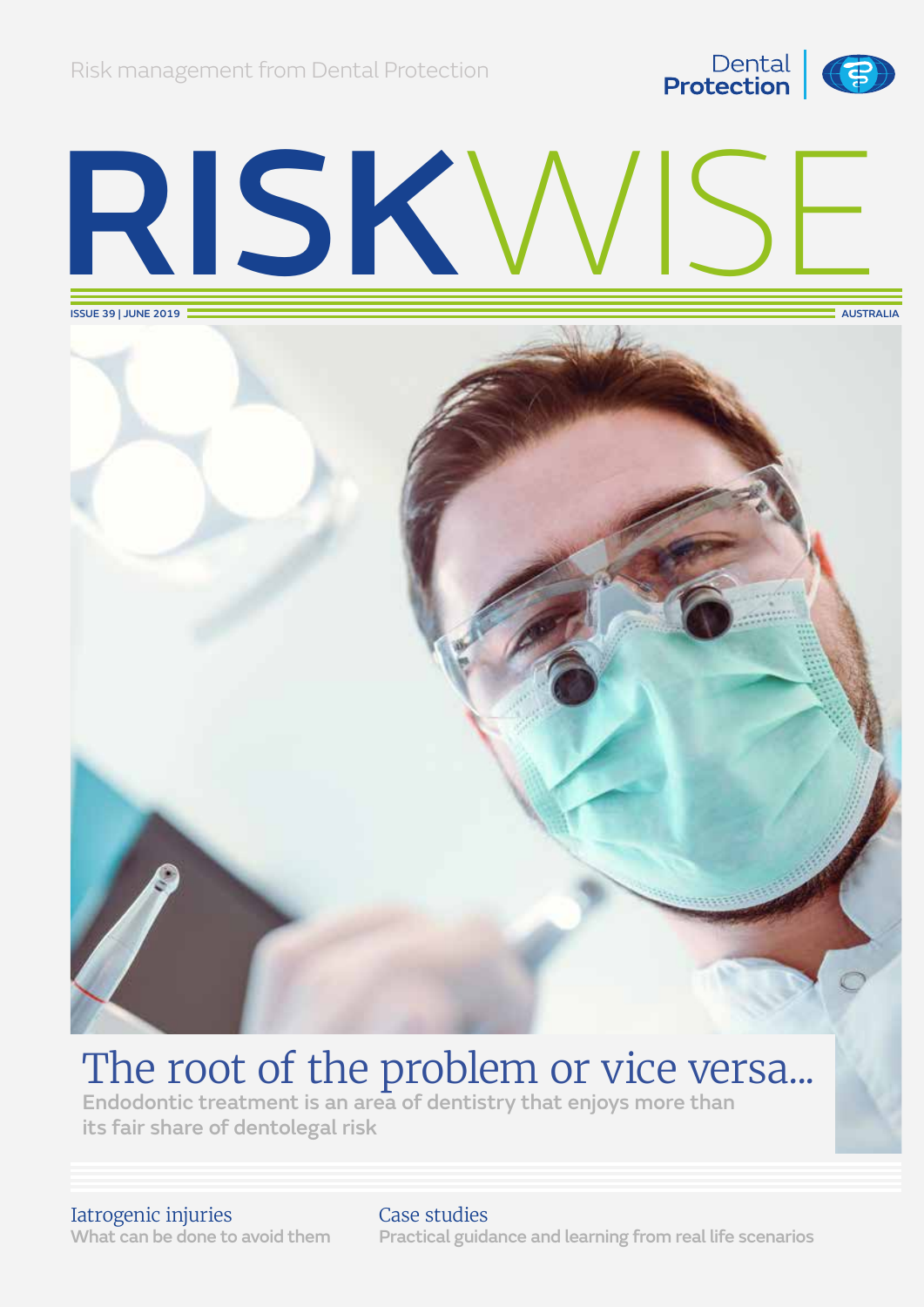## **Editorial**

#### **ELCOME TO THIS LATEST EDITION OF**  *RISKWISE***, DENTAL PROTECTION'S FLAGSHIP PUBLICATION, WHICH I HOPE YOU FIND BOTH INFORMATIVE AND INTERESTING. W**

Feedback we receive from members has consistently shown a strong preference for the case studies with learning points that we include in each edition, and so we have taken this on board and increased the number that we feature – we hope you like the new format.

In this edition, the main article is written by our head of dental services for Ireland, Dr Martin Foster, who provides some very helpful insights and tips on how we can minimise our risk in endodontics. This is followed by a section of case studies reflecting real life issues arising for colleagues, together with relevant learning points, which we hope are of value.

One of the most fascinating aspects of an international dentolegal role is seeing the differences in the experience of our profession from country to country. In general terms the dentistry remains the same, but the legal and regulatory environments and remuneration mechanisms for dentists varies, and the cases arising tend to reflect these differences. Other external influences have been seen to influence the experience of claims and complaints – one such example was seen following the financial crisis of 2007/8 in Ireland.

As part of the team handling cases for Irish colleagues at that time, the impact of the crisis on the dental profession became very clear. Firstly, the demand for cosmetic dentistry and aesthetic improvements plummeted. Many practices suffered financial loss, particularly those offering a more boutique style of treatment as opposed to the solid family bread and butter dental practice – whose turnover was maintained through longevity and loyalty. The affordability of specialist care was stretched, and as a result, fewer referrals were made with more treatments carried out inhouse. Colleagues in general practice were pressurised both by patients and their own financial pressures to provide treatment that would normally have been referred on to a specialist. Martin's article reminded me of this experience, and with the current situation in

DR JAMES **FOSTER** HEAD OF DENTAL SERVICES AUSTRALASIA/ASIA

Australia of increased competition and pricing pressure, it may be helpful to reflect upon this. Unfortunately the events of a decade ago in Ireland saw a dramatic increase in the number of claims against colleagues – a substantial number of which were the result of attempting complex treatments that would have been more appropriate for specialist care, whichever the domain.

However, in reflecting on Martin's text, many of the problems that arise in the field of endodontics can happen even in the best of hands. The problem arises with an absence of a documented offer of referral to specialist care, even if refused. A patient's lawyer may win a case much more readily by proving a breach of duty in relation to the consent process, as opposed to a breach of duty in the actual treatment provided, which may simply reflect a recognised risk that the patient has been made aware of.

The same principles apply to all specialist care, and whilst the extent and availability of specialist treatment in Australia is enviable, it may be worth reflecting on these issues to reduce our risk in general practice in leaner times.

As we approach a new renewals process, we look forward to building on our success and reputation of protecting members in a challenging professional environment. We would like to remind all members of their benefits, particularly the new workshops and webinars, which are proving very popular. Please refer to our website for further details of all events and the extensive e-learning that is available to all.

Thank you for taking the time to read *Riskwise* and I hope you find it useful. As always, any feedback is most welcome *–* particularly in relation to other topics you might wish us to include or changes you would like us to make to the publication.

Best wishes

**Dr James Foster** LLM BDS MFGDP (UK) Head of Dental Services Australasia/Asia

[james.foster@dentalprotection.org](mailto:james.foster%40dentalprotection.org?subject=)

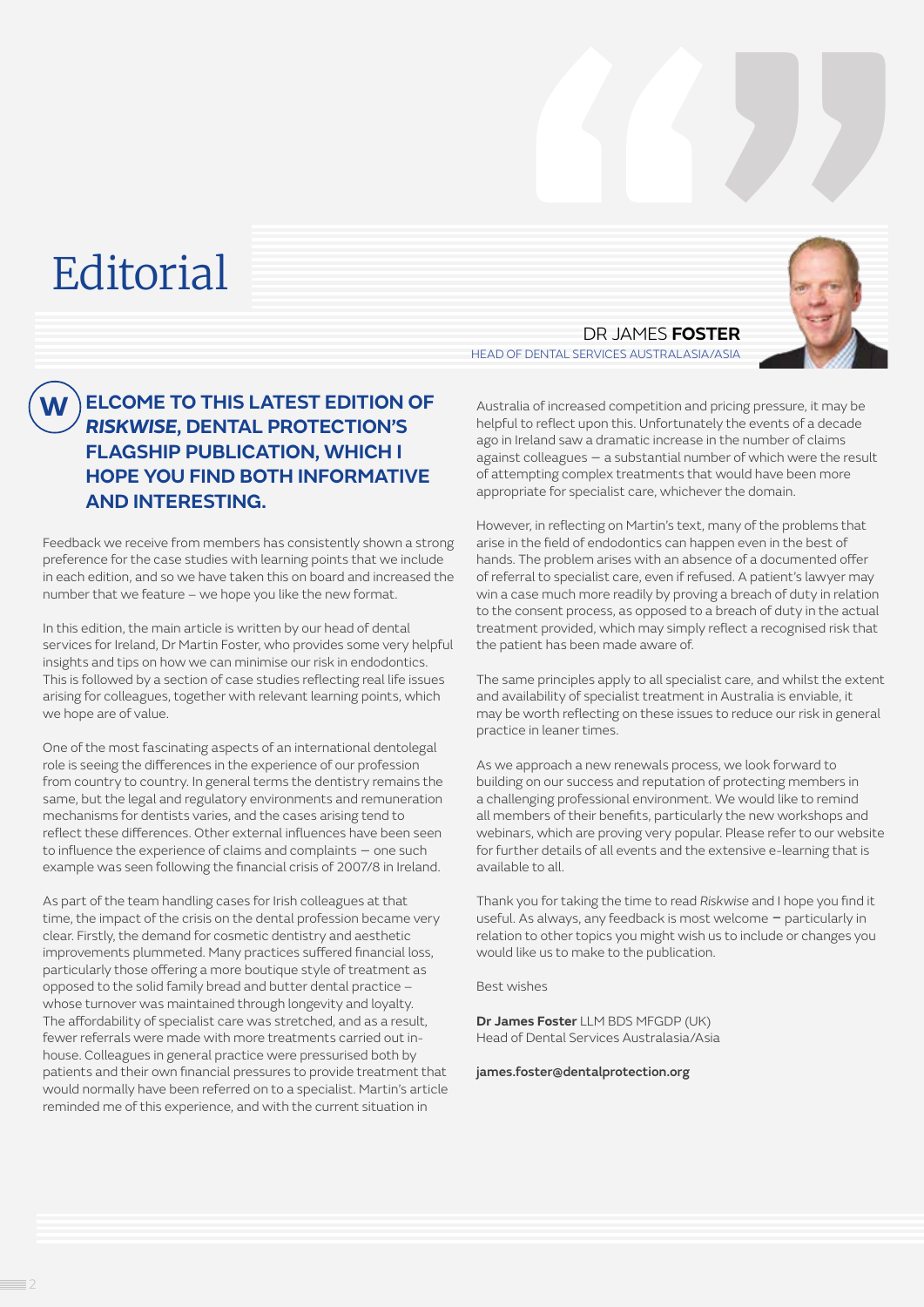## **Contents**



The root of the problem or vice versa...

Endodontic treatment is an area of dentistry that enjoys more than its fair share of dentolegal risk.



and what can be done to prevent them

Wherever you are in the world, there is generally a legal obligation in place that sets out the duties of employers to ensure appropriate standards of quality and safety in a dental practice.



Carrying out a thorough assessment of a patient's oral health.





Managing unrealistic expectations from the outset.



Monitoring comments on social media platforms.

Editor Anna Francis

#### Contributors

Simrit Ryatt Louise Eggleton Alasdair McKelvie

Design Conor Walsh

Print Professional Print Services

Production Emma Senior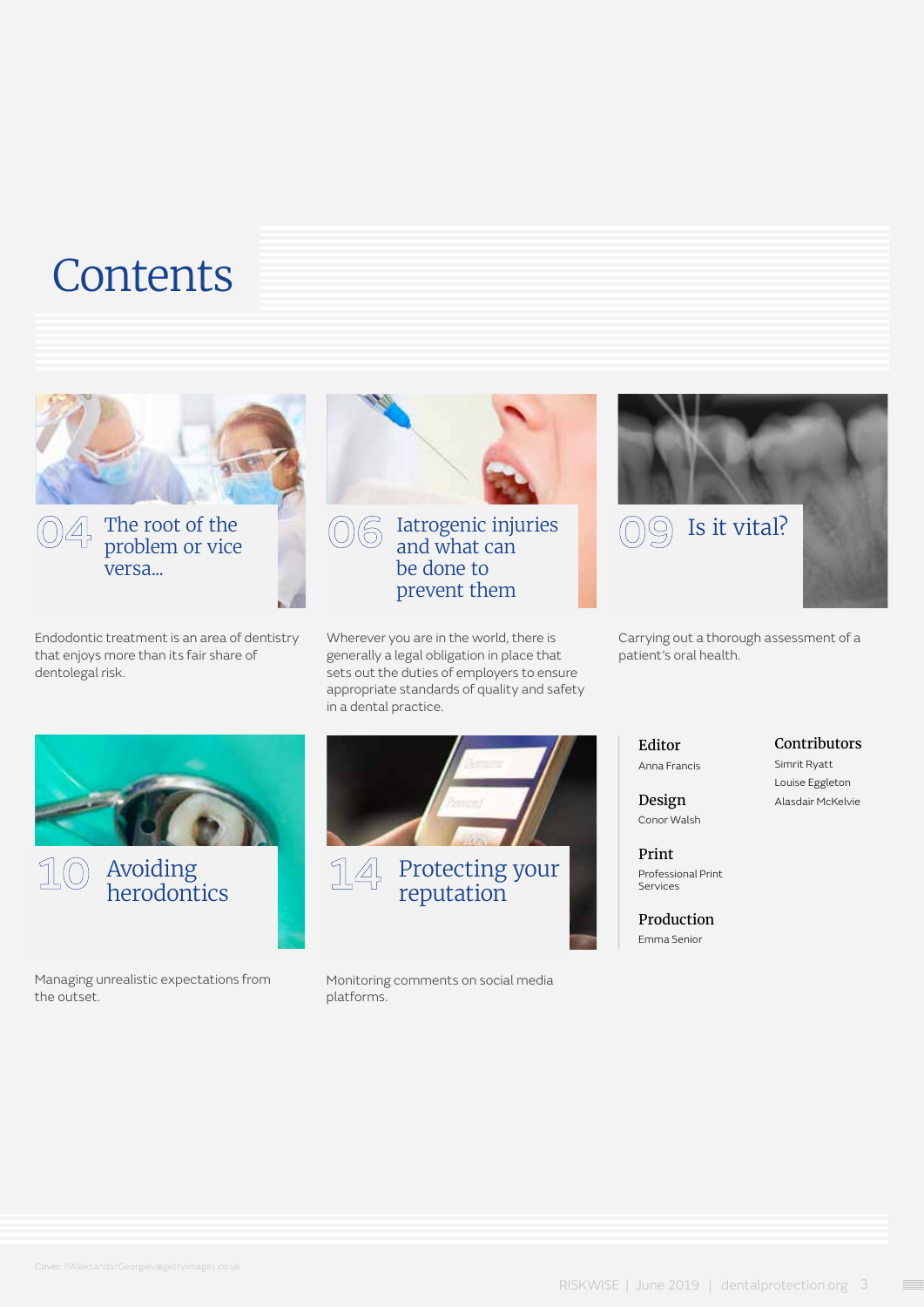

## The root of the problem or vice versa…

*Endodontic treatment is an area of dentistry that enjoys more than its fair share of dentolegal risk. Dr Martin Foster, dentolegal consultant, looks how this risk can be managed and reduced*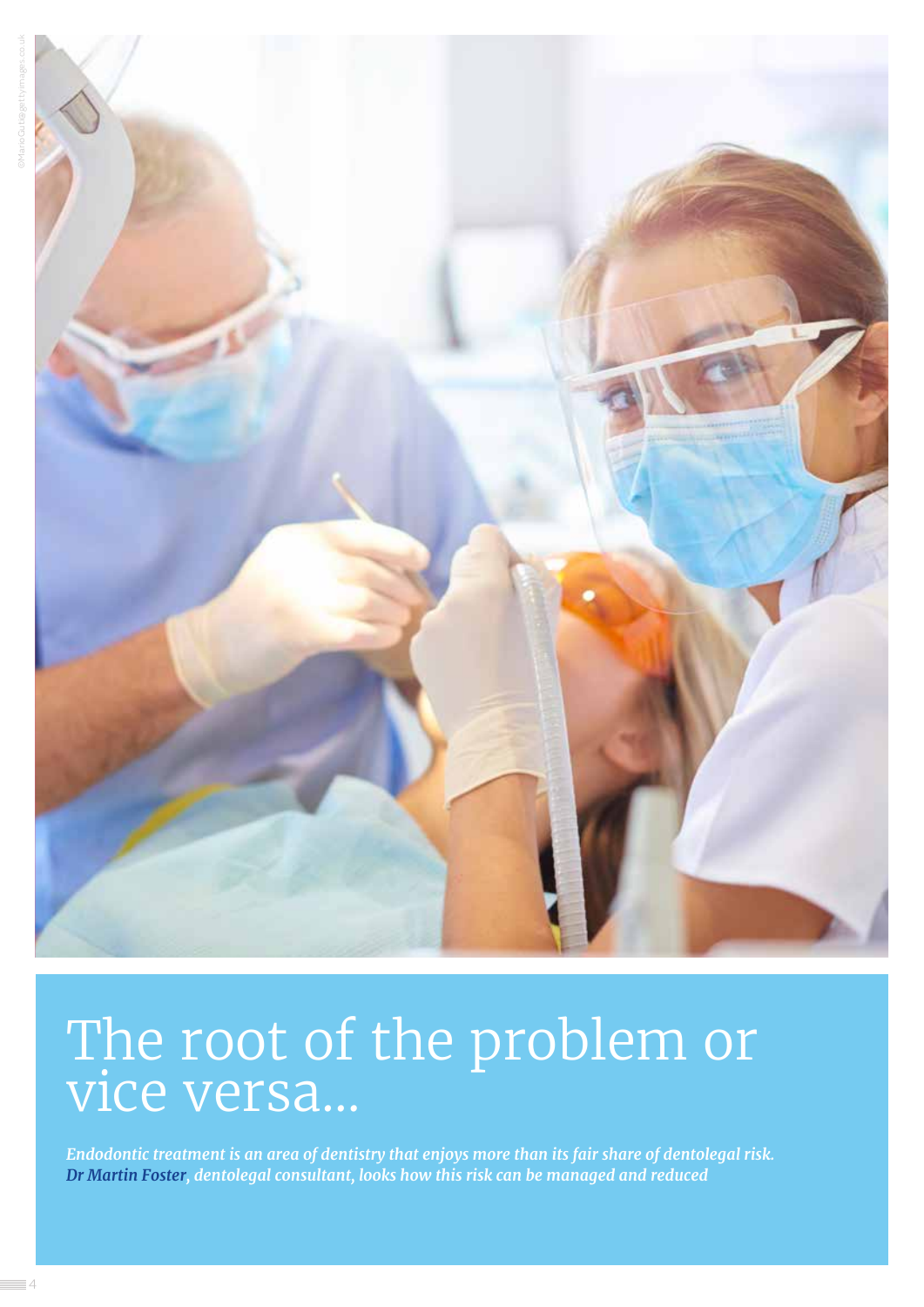**I** n the league table of treatments giving rise to complaints and claims, endodontics is near the top of the leader board. There are various reasons for this.

First of all, endodontic treatment is inherently tricky. Even a straightforward case can have a variety of built-in risks and pitfalls to get in the way of an ideal outcome.

No two root systems are the same. Nor are two patients. Both can be unpredictable.

Another important factor is the operator. Historically, endodontic related cases tended to be associated with more recently qualified dentists. This could lead to an assumption that contributing factors – such as limited experience and over-enthusiasm – were resulting in treatment being embarked upon that had a poor prospect of a successful outcome from the start. However, more recently, there has been a trend that suggests the majority of cases actually involve more experienced dentists, so it is clearly not quite such a simple picture.

As well as frequency of complaints and claims, endodontic cases can potentially be costly to deal with. In many instances, the argument is put forward that the dentist was responsible for causing the need for treatment in the first place. From the patient's perspective, the tooth was not painful until the filling was placed. Then, after having root canal treatment, the patient learned that further treatment was necessary (eg a crown, retreatment or even extraction and implant placement) all of which incurred an unexpected and unwelcome cost for the patient.

## 化力量

#### *No two root systems are the same. Nor are two patients. Both can be unpredictable.*

So how should dentolegal risk be reduced when dealing with endodontic treatment?

#### PRE-TREATMENT

**REFERENCES**

Some dentolegal risks develop before treatment even starts, so it is important that a thorough assessment of the case is made early on to prevent subsequent surprises for the patient or dentist.

Making a diagnosis and deciding upon root treatment in the absence of appropriate radiographs is asking for trouble. So is embarking upon a heroic quest to "save" a tooth of dubious prognosis. Also, protecting the patient from a full knowledge of the risks, potential outcomes and costs is a good way of making an enemy. Avoiding these common pitfalls makes a lot of sense: a structured approach to include appropriate special tests, a definitive diagnosis, restorability assessment and a demonstrable, valid consent process reflects good practice.

#### DURING TREATMENT

Some complications can arise despite the best efforts of the clinician. All dentists know that an endodontically-treated tooth is more brittle and liable to fracture. A dentolegal risk associated with this is the possibility of a coronal fracture between visits, which renders the tooth unrestorable. The patient needs to be forewarned of this potential complication to avoid the dentist being blamed for the loss of the tooth. All too many cases arise from the patient forming the view that he/she would still have the tooth if it had not been for the dentist messing up the treatment *–* particularly if the tooth was symptomless in the first place.

File fractures and perforations should not happen, but they do. Taking a careful approach will certainly lessen the clinical risk. Dentolegal risk can be reduced by warning the patient of the possibility of complications and their practical implications at the outset. Explaining something only after it happens is often seen as an excuse by a patient unexpectedly facing additional treatment costs.

The best dentolegal defence in cases involving hypochlorite accidents or the ingestion/inhalation of instruments or other objects is making sure these don't happen. If they do, defence is… well actually, there is no defence.

#### POST TREATMENT

After treatment, dentolegal risks still remain. These may originate from a patient disappointed to be having further problems, or surprised by an outcome that was not anticipated. Another source is from "second dentist" syndrome – when another clinician identifies a "problem" about which the patient was completely unaware. This may be an issue that was not picked up by the treating dentist. It may not actually be a problem at all but simply a matter of interpretation of a result. A good posttreatment radiograph can be a helpful defence against this dentolegal risk.

If there is a "sub-optimal" result, it is good to spot this at the time so that the situation can be clarified with the patient. Any appropriate steps can then be taken to remedy the problem or perhaps simply to keep the case under review. The main thing is that the patient is made aware of the situation. If on the other hand, the patient learns of an issue from a third party at a later date, it can be viewed as a more serious fault – or worse, a cover up.

#### CASE ASSESSMENT

Assessing any case before starting is the key to managing both clinical and dentolegal risk.

It is important not to take on cases beyond your expertise and to recognise your limitations. Risks can arise from being talked into treatment, wanting to be helpful, feeling sorry for patients, not being able to say no or not being able to admit to having concerns about the case.

Patients may present with a less than ideal root filling on a radiograph, but it is worth pausing before recommending re-treatment. Consider first if you can improve on the clinical outcome. Do you think treatment is necessary? Would the patient actually benefit? The position may be stable and symptomless. Remember, patients measure success as a tooth being retained in a functional condition with no symptoms.

A structured case assessment – taking into account clinical and patient factors – can be a very helpful way to avoid wandering into trouble and questioning what you have undertaken.

One good example of a structured case assessment tool can be found on the website of the American Association of Endodontists.<sup>1</sup>

A structured approach allows the clinician to categorise the difficulty of the case and to advise the patient accordingly. Managing expectations is an important part of reducing dentolegal risk, but you can only manage patients' expectations if you have an idea of what to expect yourself.

#### SOME TIPS

- Assess the case and manage patient expectation.
- Give a clear explanation of what to expect with regards to outcomes, risks and costs and avoid surprises.
- Be realistic and avoid herodontics know what is possible, when to say no and when to refer.
- Avoid too little rubber dam and too little control of hypochlorite.
- Check files and canals carefully if there is a fracture or a perforation, you must be the first to know… and the patient must be told by you. A less than ideal outcome can be made worse if not noticed/acknowledged or appears to have been covered up.
- Try to avoid "second dentist syndrome" - know how to judge "success" in the work of others.

1. Endodontic Clinical Resources - American Association of Endodontists. American Association of Endodontists. 2019.https://www.aae.org/specialty/clinical-resources/ (accessed 28 Feb 2019).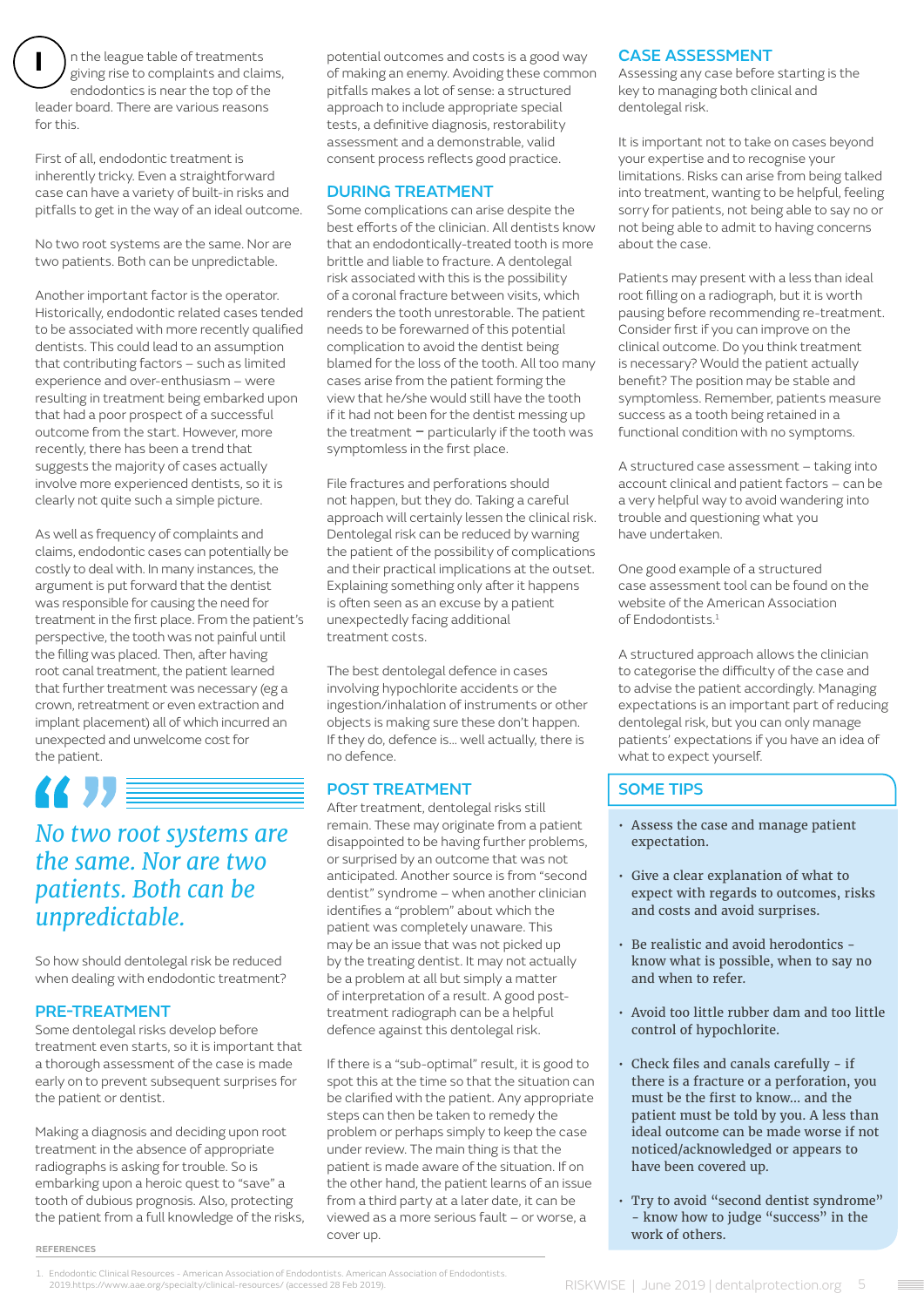

## Iatrogenic injuries and what can be done to avoid them

*Wherever you are in the world, there is generally a legal obligation in place that sets out duties of employers to ensure appropriate standards of quality and safety in a dental practice. Simrit Ryatt, dentolegal consultant, looks into some iatrogenic injuries and what can be done to avoid them*

**T** his legal obligation can include a delegable duty to team members to make sure equipment used in the treatment is safe and maintained to be in good working condition in accordance with manufacturers' instructions. It is nevertheless important to emphasise that it remains the responsibility of the clinician who is handling a piece of equipment to ensure a patient is not inadvertently harmed, either by operator carelessness or equipment malfunction.

Experience is generally a good thing, as you become more comfortable with dealing with challenging situations throughout your working day. It is also worth bearing in mind that an experienced clinician may subconsciously become complacent about the risk attached to hazards in a dental

surgery, particularly where the risk has been identified but not corrected for a while.

No matter how proficient you are, there are some scenarios that are impossible to predict and are not under your direct control, such as sudden movements or the behaviour of a patient. In light of this, it is important that we manage risk by focussing on the variables that we can control, by ensuring that a regular risk assessment of the surgery equipment and operative procedures is carried out.

A good example of how this may be put into practice is to plan procedures in advance and adopt a checklist approach to ensure that the required materials and equipment are readily available and on-hand.

It goes without saying that personal protective equipment at work should protect both the members of the dental team and patients. All members of the dental team play a part in identifying hazards and risks and reporting them before they cause injury. Risk assessment and reporting should be discussed at team meetings and followup actions should be notified to all team members. It is also important to keep a record of these discussions for future reference.

To help your understanding of how incidents can occur, we have highlighted some examples from our case library. We have also highlighted the learning opportunities each incident provided.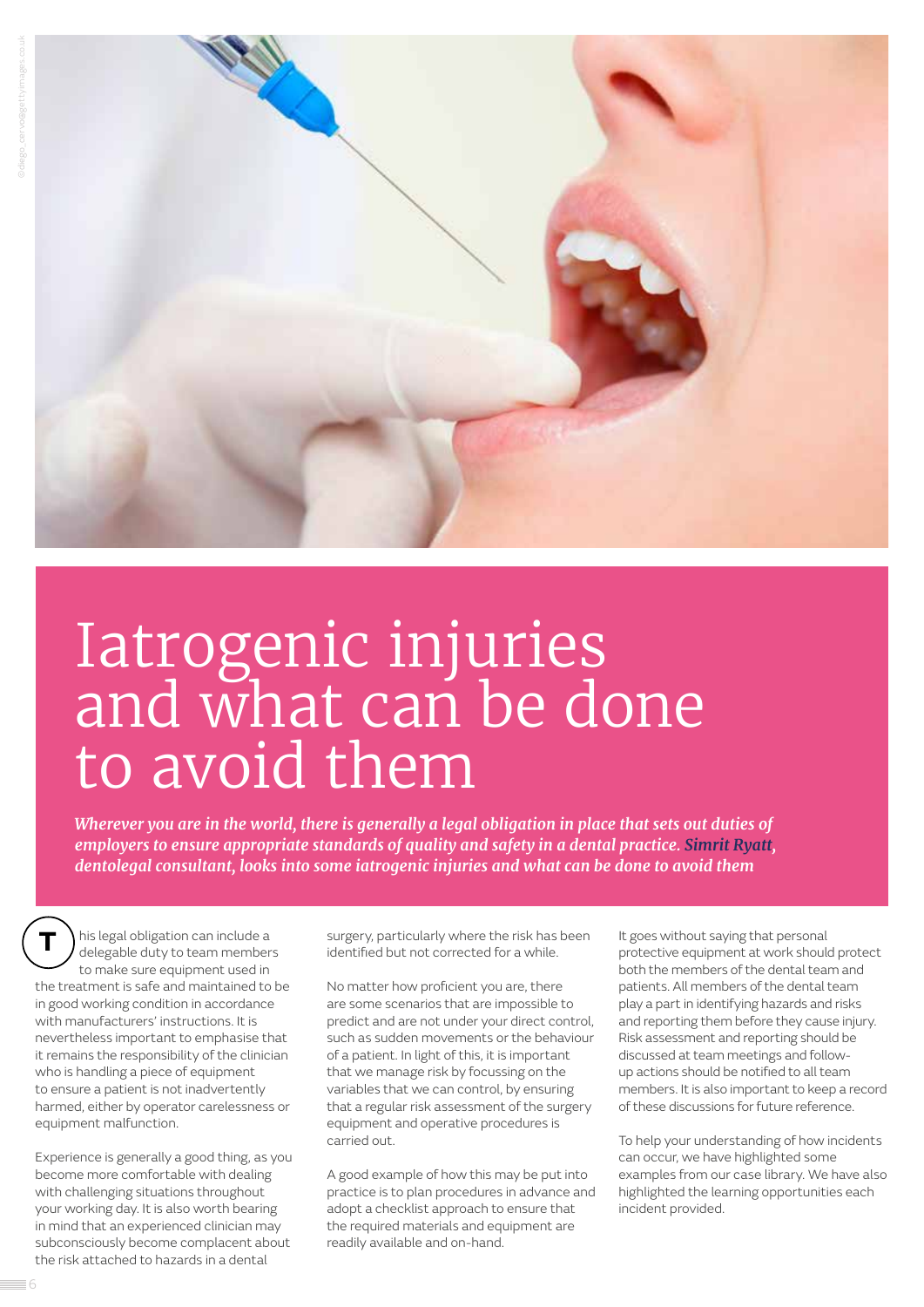

#### CASE STUDY - A LACERATION FOLLOWING AN EXTRACTION

Mr D attended the dentist and during his examination he expressed his wish to have dental implants to restore the existing space he had from the extraction of teeth 45 and 46 around 20 years previously. The dentist also noted that tooth 47 had fractured beyond repair, but other than that, the patient had maintained a good standard of oral health.

#### HOW DID THE ACCIDENT HAPPEN?

At a subsequent appointment, the dentist was using a luxator around tooth 47 that slipped and lacerated the adjacent soft tissue. The laceration on the inside of the cheek was severe and extensive.

#### HOW WAS THIS MANAGED?

The dentist explained what had happened to the patient and offered an immediate apology. The area was sutured and a review appointment was arranged for the following day. The patient was contacted by telephone later in the evening and he explained he was in some discomfort and was aware of some swelling in the area of the wound.

#### AT THE REVIEW APPOINTMENT

At the subsequent review appointment the wound was assessed and the swelling noted. As the injury had been caused by an error in technique, the risk of this type of injury had not been discussed.

The patient subsequently had to take a week off from work and advised the dentist of his intention to claim for compensation for his pain, suffering and loss of earnings.

The dentist called Dental Protection and our team was able to negotiate an early and appropriate settlement, protecting the member's position and avoiding any risk of escalation.

#### LEARNING POINT

• Although the dentist was very experienced, the error was attributed to a lapse of concentration which had unfortunate consequences. On reflection, the dentist realised perhaps his access to the area could have been improved and his finger rests more stable and sturdy. His reflection and subsequent analysis was recorded and shared with the rest of the team in the expectation that a similar situation may be prevented in the future.



#### CASE STUDY - A CHEMICAL BURN

Miss C attended a surgery complaining of discomfort at tooth 27 following a dislodged restoration. A radiograph was taken, that showed that the distal-occlusal cavity was in close proximity to the dental pulp and that there was caries present. Miss C was made aware of the radiographic and clinical findings and informed that root canal treatment may be indicated.

As anticipated, during the process of excavating caries, the pulp was exposed and the first stage of endodontic treatment was carried out. During irrigation of the root canal system, the irrigation syringe tip detached from the body of the syringe and a small volume of sodium hypochlorite splashed over the patient's face. Miss C was advised to immediately rinse her face, and the initial stage of the endodontic treatment was completed.

At the subsequent appointment Miss C reported some soreness in the area affected by the hypochlorite. The dentist completed the endodontic treatment and was satisfied with the postoperative result. The patient complained and requested compensation for the adverse incident and threatened to escalate her concerns to the AHPRA.

After seeking advice from Dental Protection, it was agreed that the treatment fees should be waived and a contribution was made by Dental Protection towards the cost of treatment provided by a specialist dermatologist.

#### LEARNING POINTS

- Reflecting upon his treatment, and with the benefit of hindsight, the dentist acknowledged he should have used a rubber dam. The dentist always found accessing the tooth easier without a rubber dam and would generally place it after gaining access. He did not routinely apply a rubber dam at emergency appointments, and the incident reminded him of the need to do so in future.
- Always ensure that the irrigation needle is fully engaged on the body of the syringe and avoid excessive force during the irrigation process.



#### CASE STUDY - A BURN INJURY TO THE LIP AND CHEEK DURING AN **EXTRACTION**

During a surgical procedure under sedation, a dentist caused an accidental injury to the lip and cheek of Ms W. The surgical procedure involved making gingival incisions, raising a flap and trimming away bone to remove a partially erupted 48. During the procedure, the right cheek mucosa was burnt by contact with an electro-surgery tip that was being used to trim some soft tissue.

#### HOW WAS THE SITUATION MANAGED?

The wound was carefully cleansed and closed with sutures.

The patient's fiancé joined her in the recovery room, and although they accepted the explanation at the time, they called later that evening to complain.

A month later the wound had healed fairly well, but there was a residual indentation remaining which was quite apparent. Ms W was concerned the indentation would be present in four months' time, when she was due to get married. The dentist and his clinic agreed to arrange treatment for her with a plastic surgeon and they were informed there was a good chance the wound would heal completely with minor surgery.

Ms W went on to claim for compensation. Although the dentist had expressed his regret at what had happened and arranged for further specialist care, there was still an expectation that the exercise of a reasonable standard of care would have meant that such an injury would not have occurred.

#### LEARNING POINT

• A team meeting was held following the incident and everyone acknowledged how potentially easy it was to cause such an injury, especially when patients have been locally anaesthetised and also sedated. In recognising the risk, the team were in a position to avoid future occurrences.

Images left to right: © hobo\_018@gettyimages.co.uk, FG Trade@gettyimages.co.uk, sturti@gettyimages.co.uk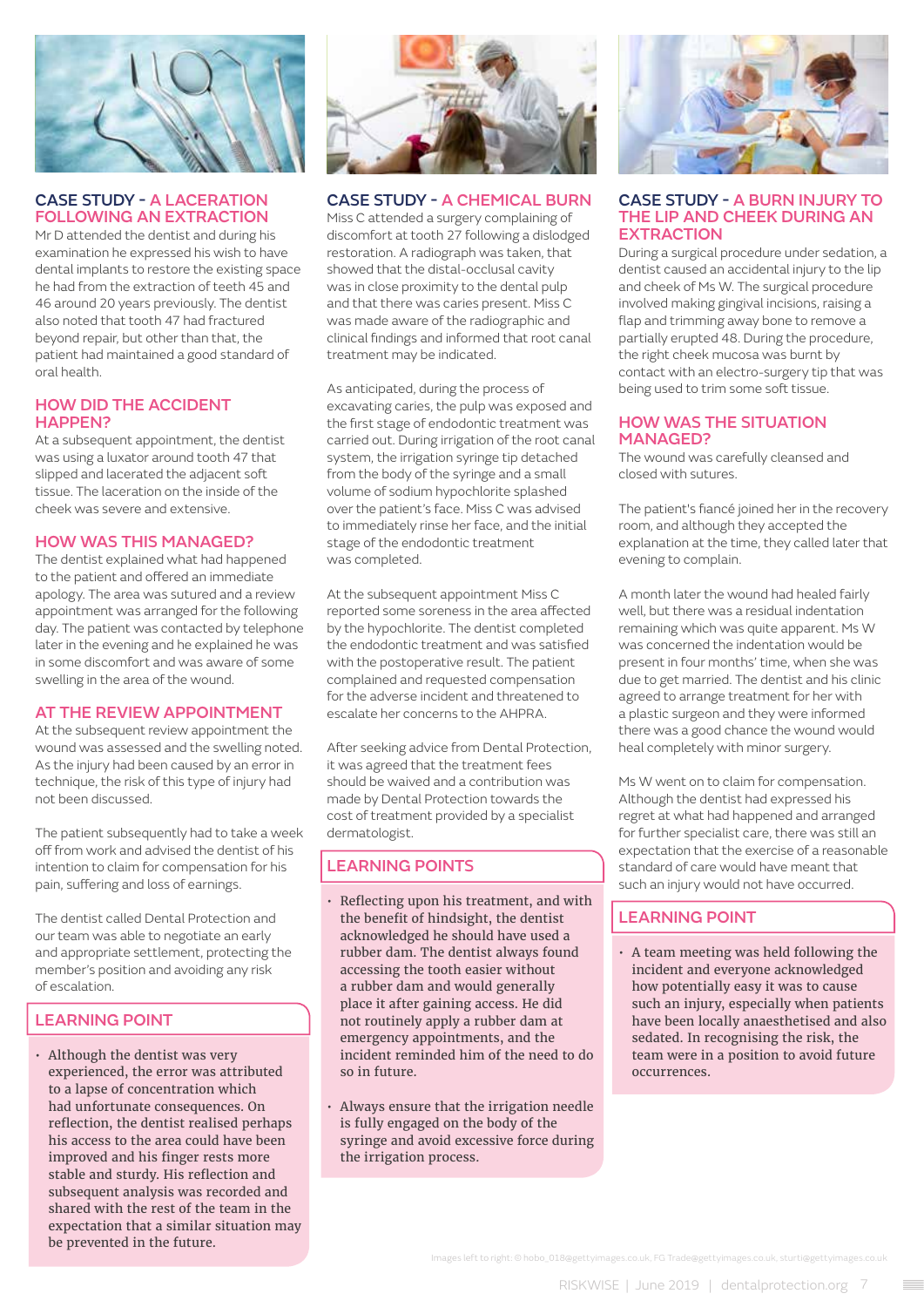

#### CASE STUDY - CRUSH INJURY

Mr K was booked in for a routine extraction of tooth 27, which had been causing discomfort and was unrestorable. A mesialocclusal restoration was planned for 36 at the same appointment.

The dentist completed a composite filling in 36 and then set about extracting the 27. The procedure took longer than expected, but eventually the tooth was extracted in one piece.

Following the extraction, the dentist noticed Mr K had developed some bruising around the lower lip which had been caused by the forceps or elevator trapping the soft tissue. The dentist had not noticed this at the time, presumably because of his focus on the challenge of the extraction itself, and being under some stress knowing that a number of other patients were waiting to see him and that he was now running very late.

#### HOW WAS THE SITUATION MANAGED?

The dentist immediately apologised and also contacted Mr K later on that day. As Mr K was grateful to have had the problematic tooth extracted, he did not take the matter further and accepted the apology.

#### LEARNING POINTS

- The dentist acknowledged that he had been so focussed on the challenging 27 extraction that he had forgotten the lower lip was also anaesthetised. As they were understaffed, he had been sharing a nurse with another clinician and usually his nurse would be on-hand to notice an event such as this. At the next practice meeting this incident was discussed and it was agreed the dentist should always be supported by a dental nurse when carrying out extractions and also to be mindful of the risk of soft tissue injuries to anaesthetised areas.
- Complications always seem to occur when there is time pressure. There should be protocols in place for managing such situations. In this case, a collective team decision was made that should a dentist run particularly late, patients would be advised of the delay and given the option to rearrange their appointments or be seen by another dentist if possible.

© alexisdc@gettyimages.co.uk, Keith Brofsky@gettyimages.



#### CASE STUDY - MECHANICAL INJURIES

A newly qualified dentist mentioned to her principal that the fixation plate that attached the x-ray machine to the wall was not stable and when the arm was fully extended, the pressure on the plate caused some movement. The machine was wall-mounted to the left of the patient chair and had to be extended fully when taking radiographs on the right hand side. The arm was not stable at its full extension and would often drop after it had been aligned to expose the film. As a result, the final images were of limited diagnostic value as they did not capture the teeth and surrounding areas.

The young dentist asked for the fixation mechanism to be repaired or replaced. The principal resisted this and believed the dentist was over-reacting. He suggested an 'alternative technique' that he thought would remedy the problem. His solution was to forcibly wedge the collimator so it would sit next to the patient and the x-ray arm would not slip down.

The dentist called Dental Protection and a dentolegal consultant suggested the member put her concerns in writing to the principal. It was suggested her concerns could be justified by carrying out a risk assessment of the situation to identify what issues could arise and what harm could flow from a potential incident. It was also pointed out that should the dentist believe the working environment was hazardous, as she was controlling the handling of the equipment, it would be her responsibility to ensure it was safe.

Before the dentist could consider the advice further, she realised her next patient was due and required a radiograph. Unfortunately, the x-ray machine fell off the wall and took the surgery chair-light down with it, striking the patient on the head.

#### HOW WAS THE SITUATION MANAGED?

The patient was able to have the x-ray in the next room and the principal immediately set about arranging for the x-ray machine and surgery chair-light to be repaired.

#### LEARNING POINT

• The principal recognised he should have immediately addressed the situation. The patient was not injured but was unsettled, and the practice called later Images left to right:<br>© alexisdc@gettvimages.co.uk. Keith Brofskv@gettvimages. **Image and South that day to ensure they were alright. of members.** 



#### **SUMMARY**

These case studies highlight the importance of team work, learning from mistakes and how risk awareness can reduce the number of injuries that are often avoidable.

Where risks can be avoided, such as the placement of a well-fitting rubber dam for all endodontic procedures, it is surprising why anyone would risk not doing so. Similarly, when equipment is well maintained this reduces the risk to staff and patients.

These examples demonstrate the value of a sincere and sympathetic apology and the importance of professional support. Although some patient safety incidents may require additional help in order to resolve the situation to the patient's satisfaction, a telephone call following an incident can go a long way to convey care and indicate genuine concern, and can help reduce the chance of a patient taking matters further.

*Whether it is in the form of professional advice, help with writing a response to a patient or assistance with arranging formal compensation, Dental Protection is here to protect the careers and reputations*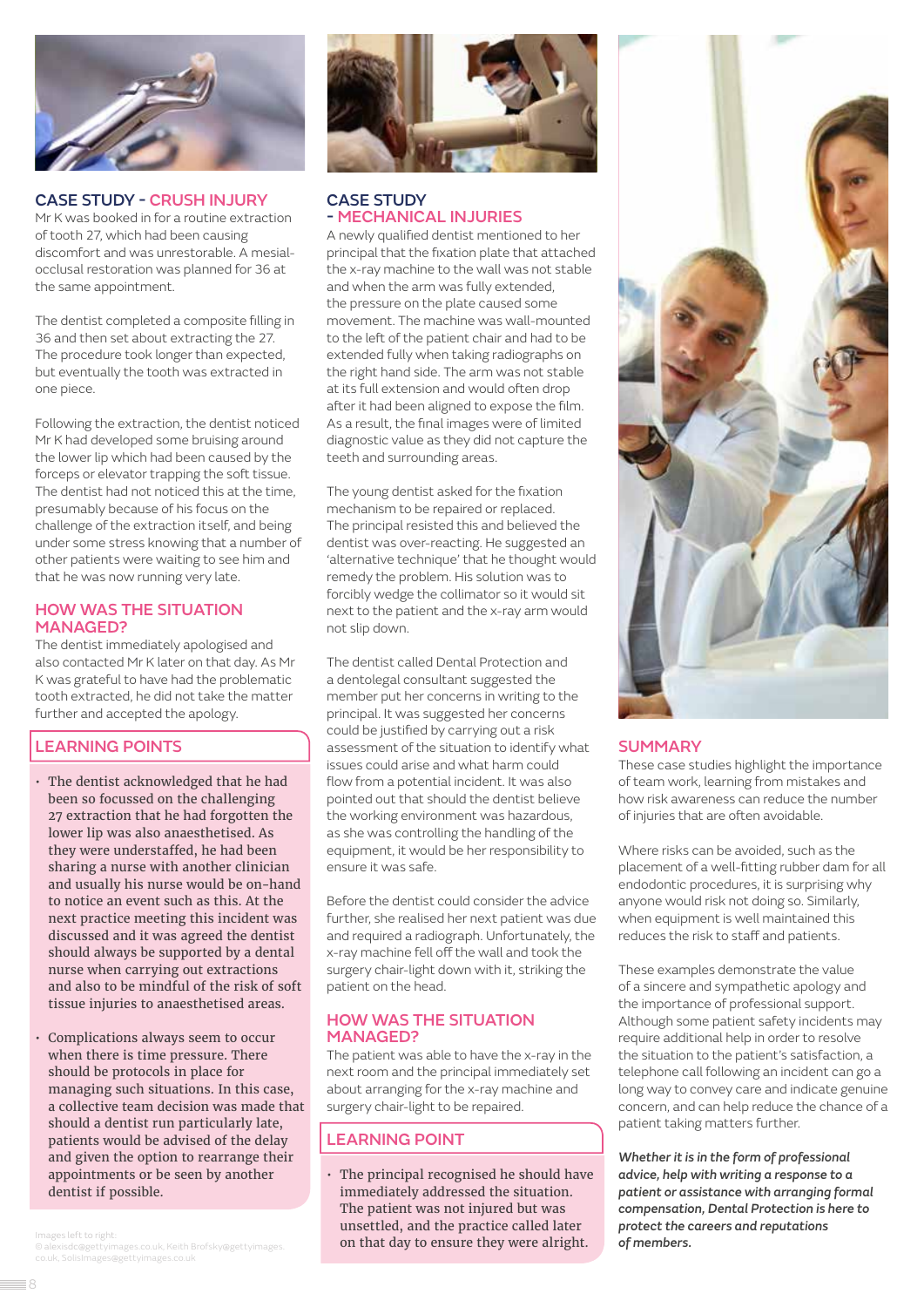## Is it vital?



**M**  r R attended a practice as a new patient. He reported no symptoms although during the examination the dentist noted the large composite restoration at 36, which had a small fracture to one side. The dentist promptly repaired the fracture with composite and placed a note on the clinical records to monitor the tooth.

Mr R returned six weeks later complaining of pain and swelling on the lower left side of the mandible. The dentist suspected periapical periodontitis at 36 and the diagnosis was confirmed by the periapical radiograph, which clearly showed pathology at the root apices of the 36.

The somewhat unhappy patient was concerned that he would lose the tooth, but was reassured by the dentist that the tooth could be saved by carrying out root canal therapy, although she did also advise that extraction could still be an option.

The dentist extirpated the diseased pulp and a temporary dressing was placed. Mr R's symptoms resolved and he returned at a later date for the completion of the endodontic treatment.

The dentist had previously noted the curvature of the mesio-buccal root and suspected the canals may be sclerosed. She mentioned to the patient that the mesiobuccal root could therefore be difficult to navigate and could compromise the quality of the root canal treatment.

During the canal preparation phase of the treatment, a file fractured in the mesiobuccal canal. A radiograph confirmed that approximately 12mm of the file remained in the root and about 3mm of this was beyond the apex. The dentist was unable to retrieve the fractured file and informed the patient about what had happened.

She explained to the patient that instrument breakage was a recognised complication – particularly in curved roots. Mr R became upset when it was suggested that he would now need to see a specialist to complete the treatment. He left the surgery before the dentist could place a temporary restoration, saying that he no longer trusted her.

She did not hear anything further from Mr R, until she received a treatment plan and cost estimate from a specialist endodontist whom the patient had seen. A few days later, the dentist also received a letter from the AHPRA, notifying her of Mr R's complaint. The dentist immediately contacted Dental Protection for advice.

The discussion of the case with one of our dentolegal consultants was a good opportunity for the dentist to reflect on the incident. She realised that she could have undertaken further investigations prior to repairing the fractured composite – such as a vitality test, and if this was negative, considered a periapical radiograph to check for any periapical pathology. This would have revealed the existing pathology at 36, at which point discussions could have taken place with Mr R, potentially avoiding the symptoms experienced by the patient some weeks later.

The dentist also noted that she had not followed her normal routine of discussing all the risks of endodontic therapy with the patient. She had been eager to commence treatment given the patient's symptoms, and had cut short the conversation about the risk of instrument fracture in a sclerosed canal, meaning that she wasn't possibly as clear as she would have wished, and had also not offered a specialist referral.

The precipitating trigger for the complaint was the broken instrument, but the other predisposing factors also contributed to this outcome. The fractured file in isolation may

not have incited such an uncompromising response from the patient if he had been fully informed, and if the diagnosis had been made at the time of the initial examination appointment.

Dental Protection provided support and advice to the dentist throughout her case, and covered the costs of the remedial treatment with the specialist.

With our advice and guidance, the dentist was able to demonstrate to AHPRA that she had reflected on the case and had learned from the experience and applied that learning to her daily practice. This included clinical aspects of care, as well as consent and effective communication. As a result, AHPRA took no action.

- The dentist has a responsibility to carry out a thorough assessment of a patient's oral health at the time of the initial examination and prior to any treatment, including applying any special tests. In this case, vitality tests could have been carried out, which would likely have prevented the unfortunate sequence of events.
- Providing the patient with the necessary information – such as all treatment options available, along with the advantages/disadvantages, risks and consequences – enables the patient to make an informed decision over what approach they wish to take, and contributes to obtaining valid consent.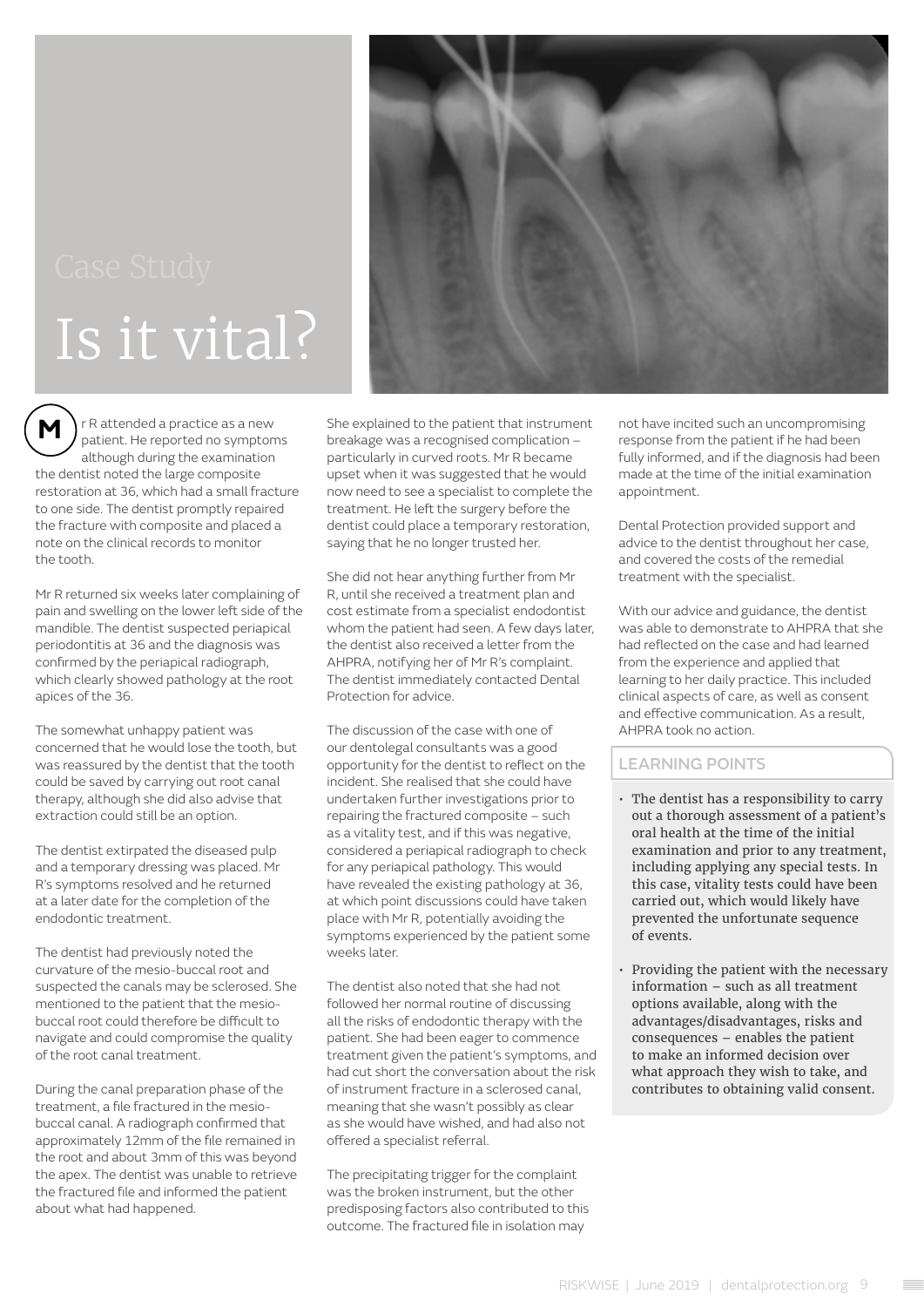## Avoiding herodontics



**M**  s B was suffering from pain that kept her awake at night. An examination by the dentist established tooth 27 was the cause of discomfort. The 27 had extensive dental decay and a missing buccal wall. Ms B had an otherwise intact arch and was keen to save the tooth *–* she did not want a dental extraction.

The dentist explained that endodontic treatment carried no guarantee of success, especially with the extent of damage to the enamel walls, and extraction was offered as the only realistic alternative.

Ms B was quite persistent in her demands for root treatment, along with a full coverage crown, and was unwilling to be referred to a specialist. The dentist felt pressurised by the patient and embarked upon the endodontic treatment against her better judgement.

Five visits later, only two of the canals had been located and the third may have been perforated as it bled on instrumentation. This was discussed with Ms B and the tooth was dressed.

Whilst the endodontic treatment was becoming more complicated, Ms B was still unwilling to consider an extraction and was forceful in her request for the root treatment to be completed by the practitioner.

Further explanations were provided, but despite this Ms B remained convinced that a crown would solve the problem. She decided to visit a second dentist and was informed

that the tooth had an incomplete root canal treatment.

The first dentist received a letter of complaint questioning why the endodontic treatment had not been completed in five visits and why she had been charged for this incomplete and unsuccessful treatment.

The dentist contacted Dental Protection for advice on how best to respond.

Whilst the clinical records were detailed, the practitioner was vulnerable in some areas regarding the clinical care provided. In terms of the pre-operative assessment, the restorability status of the tooth at the outset was questionable. During the procedure the dentist could not place a rubber dam because of insufficient residual coronal tissue and owing to a lack of anatomical landmarks, a perforation occurred. With hindsight, the practitioner realised that the decision to carry out root canal therapy intervention had been a poor one, and she should not have attempted the procedure in the first place.

With Dental Protection's advice and assistance the complaint was resolved by refunding Ms B for the initial endodontic treatment and also contributing towards the cost of the second dentist's assessment.

Had Ms B pursued the matter with a claim for clinical negligence, the solicitors could potentially allege that Ms B had been subjected to an inappropriate procedure with associated pain and suffering.

- Be alert to patient-led dentistry and the demands of strong-willed patients. Unrealistic expectations should be identified and managed from the outset. The reasons why the treatment is inappropriate should be communicated effectively.
- Avoid being coaxed by persistent patients into carrying out treatments which have a slim to zero chance of success.
- Just because a patient consents to treatment, it doesn't necessarily mean that the treatment is appropriate.
- In this particular case, the complaint was resolved by a detailed letter of explanation and a refund of fees.
- In trying to appease the patient, the dentist had spent over three hours attempting treatment that was essentially doomed to fail, and then had to spend even more time managing the resulting complaint.
- This case highlights the dangers of attempting heroic dentistry; dentists are unlikely to be thanked for lack of success.
- Unrealistic expectations should be managed carefully from the outset.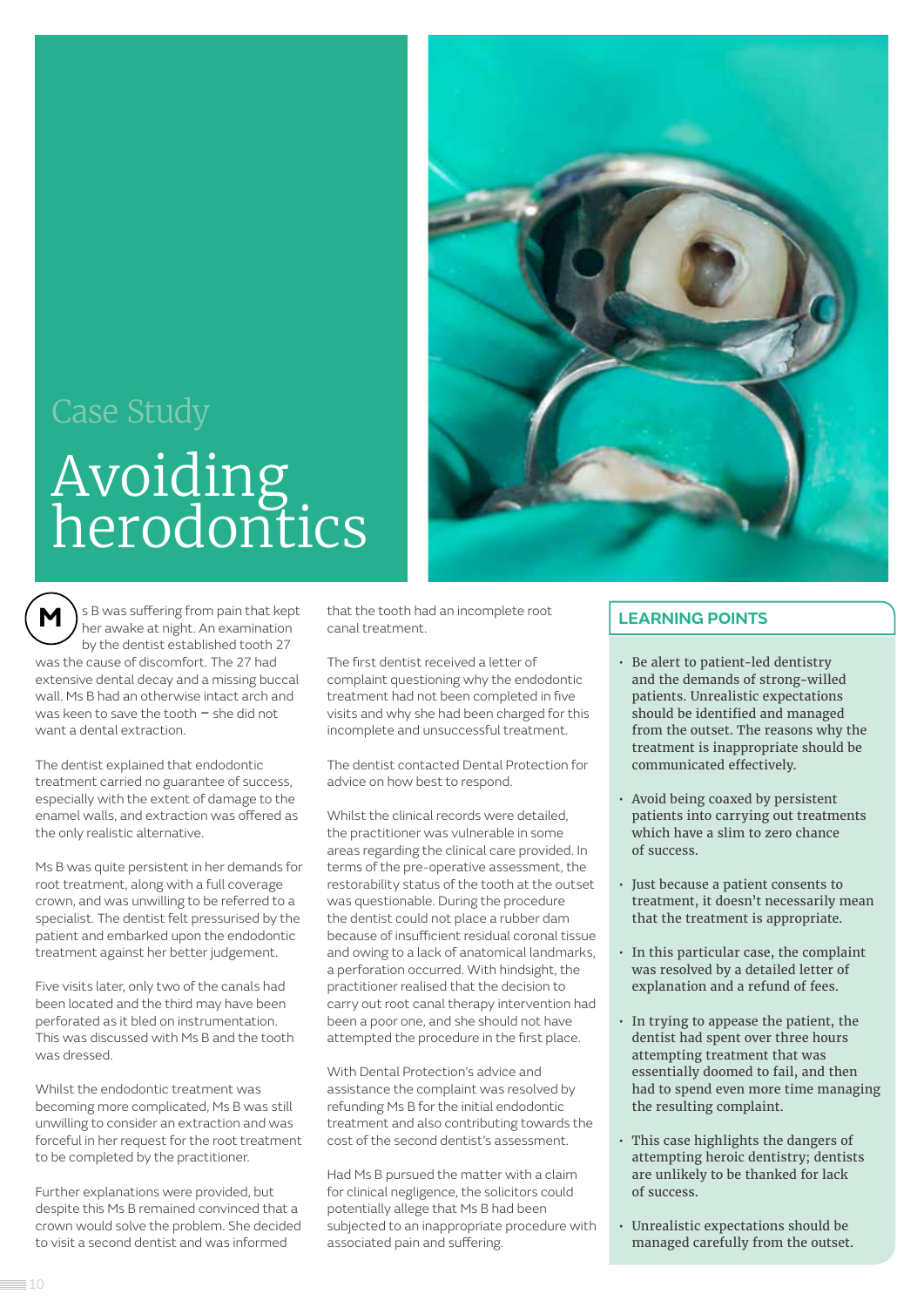#### Case Study

## A foreseen fracture

**M**  r G attended an emergency appointment complaining of acute pain in his upper left quadrant. The dentist identified a carious cavity at tooth 26.

Having undertaken a thorough examination, including vitality testing and exposure of a periapical radiograph, a diagnosis of irreversible pulpitis was made. The dentist noted the curvature of a disto-buccal root, which appeared from the radiograph to be in very close proximity to the floor of the maxillary sinus.

Mr G was keen to have this tooth extracted and the dentist, mindful of her obligation to offer all treatment options, also discussed root canal therapy and suggested that given its complexity, there was also the option of a referral to a specialist colleague.

Mr G was informed of the potential risks and complications of an extraction, and in particular, the possibility of a fracture of the curved portion of the disto-buccal root. The risk of a potential oral-antral communication and the possibility of the retained root being displaced into the maxillary sinus were also discussed. The usual general risks – such as bleeding, bruising and postoperative infection – were explained, with the dentist using the radiograph to support her discussions, so the patient had some visual imagery to help his understanding.

Although the dentist felt competent to extract the 26, she also considered extirpation of the pulp to relieve Mr G's symptoms, and, as she anticipated a challenging extraction, also discussed the option of a referral to a specialist oral surgeon. However, as Mr G was suffering from acute symptoms, the dentist felt that it was not unreasonable for her to attempt the extraction, and given the circumstances, it was also an appropriate treatment option.

After taking a short time to consider all the information provided, Mr G requested that the dentist proceed with the extraction. He signed a consent form which included information relating to the shape of the disto-buccal root and all the potential risks and complications as discussed with him.



During the attempted extraction, the 26 did fracture and the disto-buccal root remained in situ. A second radiograph confirmed the position and size of the retained root fragment. The dentist did attempt to remove the retained root but was cautious given the high risk of displacing the root into the antrum. Mr G was informed that the extraction was incomplete and that as a piece of the root was retained, it would be necessary to refer him to a specialist colleague.

The dentist provided the necessary aftercare and arranged for a review appointment. During this appointment, Mr G mentioned that he was unhappy about the additional costs that would be incurred in order to complete treatment with the oral surgeon, and asked the dentist to reimburse these additional fees.

The dentist contacted Dental Protection and discussed the case with a dentolegal consultant, who acknowledged the dentist had made comprehensive notes and documented all her discussions with Mr G, including the specific risk of fracture of the disto-buccal root. The records also noted that the patient had declined the option of a referral to a specialist colleague before any treatment had commenced.

Dental Protection advised the dentist that her treatment records clearly reflected that valid consent had been obtained, and whilst the outcome was suboptimal, the dentist had provided appropriate treatment, with a reasonable degree of skill and care, discontinuing the treatment when she felt the removal of the retained root required specialist intervention.

It was agreed that there were strong grounds for the dentist to decline Mr G's request to reimburse the additional treatment costs, and Dental Protection assisted the dentist in providing an explanation of events in a letter to Mr G. In addition, it was suggested that the dentist may wish to consider refunding the fees for the incomplete extraction, purely as a gesture of goodwill to maintain an amicable dentist-patient relationship.

Mr G acknowledged that he had been informed of this possible outcome and had accepted the referral. He also agreed that the aftercare was to his total satisfaction. He accepted the refund of the treatment fee for the attempted extraction and indicated his appreciation of the gesture of goodwill.

Mr G remained on good terms with the dentist throughout, and later informed her that the retained root had been removed uneventfully by an oral surgeon.

- By providing the patient with all the treatment options and identifying the advantages and disadvantages of each, along with any associated costs – such as the offer of a specialist referral – a dentist can be confident that the choice made by the patient is properly informed.
- Ensuring all discussions with the patient are recorded contemporaneously allows a dentist to rely on their treatment records to defend their position.
- A dentist should always ensure they are working within their clinical competency and be able to recognise when treatment may have progressed beyond their particular expertise or skill set, and provide prompt referral to a specialist colleague when necessary.
- Whilst in this instance the patient accepted the dentist's explanation and appreciated the goodwill gesture, if the patient had chosen to escalate their concerns by pursuing a claim for compensation, Dental Protection would have been in a good position to defend against any attempted litigation because of the dentist's robust treatment records.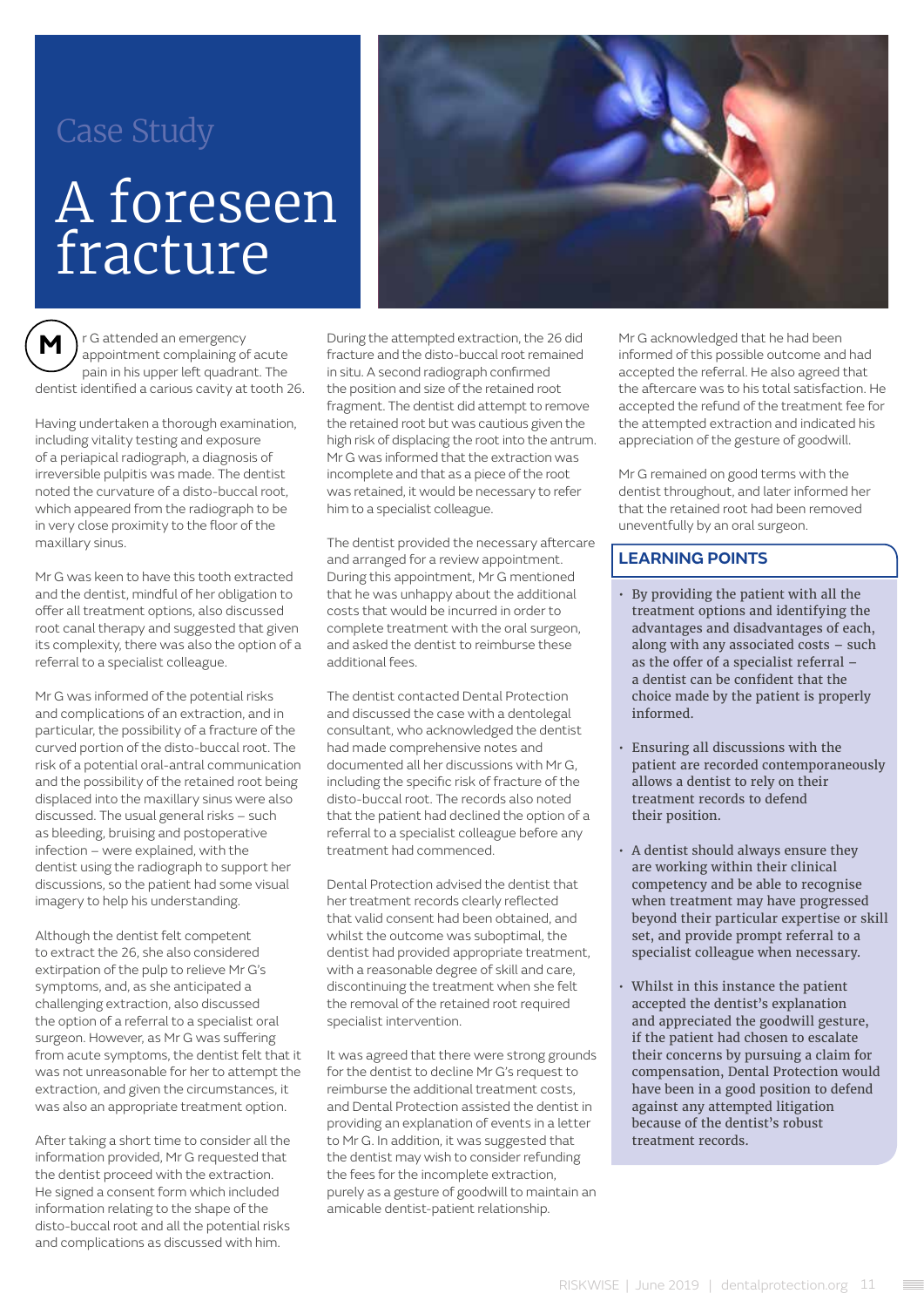## A delayed postoperative healing following an extraction



**M**  $\Big)$  is C attended her dentist for an extraction of an unrestorable, fractured 37. The procedure was uneventful and postoperative instructions were provided in the usual way.

She returned a few days later in discomfort and the dentist diagnosed alveolar osteitis. The socket was irrigated and the dentist placed a medicated dressing in the socket. The dentist explained the diagnosis, advised Mrs C to take painkillers and offered to book a review in three days later.

Mrs C seemed surprised about this and declined the appointment as she had already taken two days off work to attend the clinic for the extraction and the emergency appointment. As there were no signs of infection, antibiotics were not prescribed and she left fairly disgruntled.

Her husband returned to the clinic the next day shouting and being very raucous in his behaviour. He complained to the receptionist that his wife was still in considerable pain following the extraction of her tooth, and stated that this was down to the poor standard of treatment provided by the dentist. He threatened to report the dentist to the press and the Dental Board, and said that he had already posted negative comments about the dentist on various social media sites.

The dentist in question was working in another clinic that day, so did not have an opportunity to provide an explanation to Mrs C's husband. He did however contact Dental Protection for urgent advice as he was concerned about the impact of the critical social media commentary. He discussed the case with his dentolegal consultant and explained that although he was unaware of any press coverage to date, there were a handful of comments on social media attempting to undermine his credibility and professional reputation.

The press team at Dental Protection was asked to assist the member and advised that if the dentist was contacted by a newspaper for a comment, he should find out:

- the journalist's name
- the name of the publication
- the aspects of the care and treatment they were seeking comments on
- the deadline for a response
- the journalist's contact details phone number and email address.

The press team also provided the following helpful advice:

- Do not respond to any questions immediately – instead take some time to consider a response or to seek advice.
- Maintain your professionalism at all times and do not be tempted to discuss a patient's treatment in a public domain. If you cannot discuss the patient's treatment for confidentiality reasons then you should say so.
- Avoid saying 'no comment' as it sounds defensive. Ensure you come across as co-operative and inform the reporter that you will come back to them.
- Contact the Dental Protection press office for advice and liaise with your employer/practice where appropriate.

The dentist was reassured that the press team could liaise with journalists if necessary and provide a statement on his behalf.

Steps were also taken to address the negative comments made on social media; the administrator of the social media page was contacted and the unfair and inappropriate comments were asked to be removed.

Dental Protection recognises that patients increasingly use social media channels to highlight concerns about their treatment and care, where previously this would have been privately communicated to the practice. We would encourage members to respond to both positive and negative online feedback. Responding to online comments demonstrates you are listening and care about feedback; however, you should always express a willingness to address any concerns offline where confidentiality can be respected.

The situation was amicably resolved by arranging for another dentist to review Mrs C. This dentist confirmed the diagnosis and explained to the patient that dry socket was a recognised complication and that the pain would subside within a few days and the socket would heal.

It is always advisable to request Dental Protection's assistance from the outset when faced with unexpected clinical outcomes and/or complications that may lead to a patient complaint. In this situation, the dentist was able to identify a strategy to manage the adverse social media coverage and potential harm to his reputation by contacting Dental Protection immediately.

- The dentist failed to warn the patient about the possibility of alveolar osteitis at the outset. Consequently, when the patient developed a recognised postoperative complication she became alarmed and blamed the dentist.
- An opportunity was also missed when the dentist realised that the patient left the clinic unhappy. It may have been worthwhile considering contacting the patient later on that evening to enquire how she was and provide further support and advice.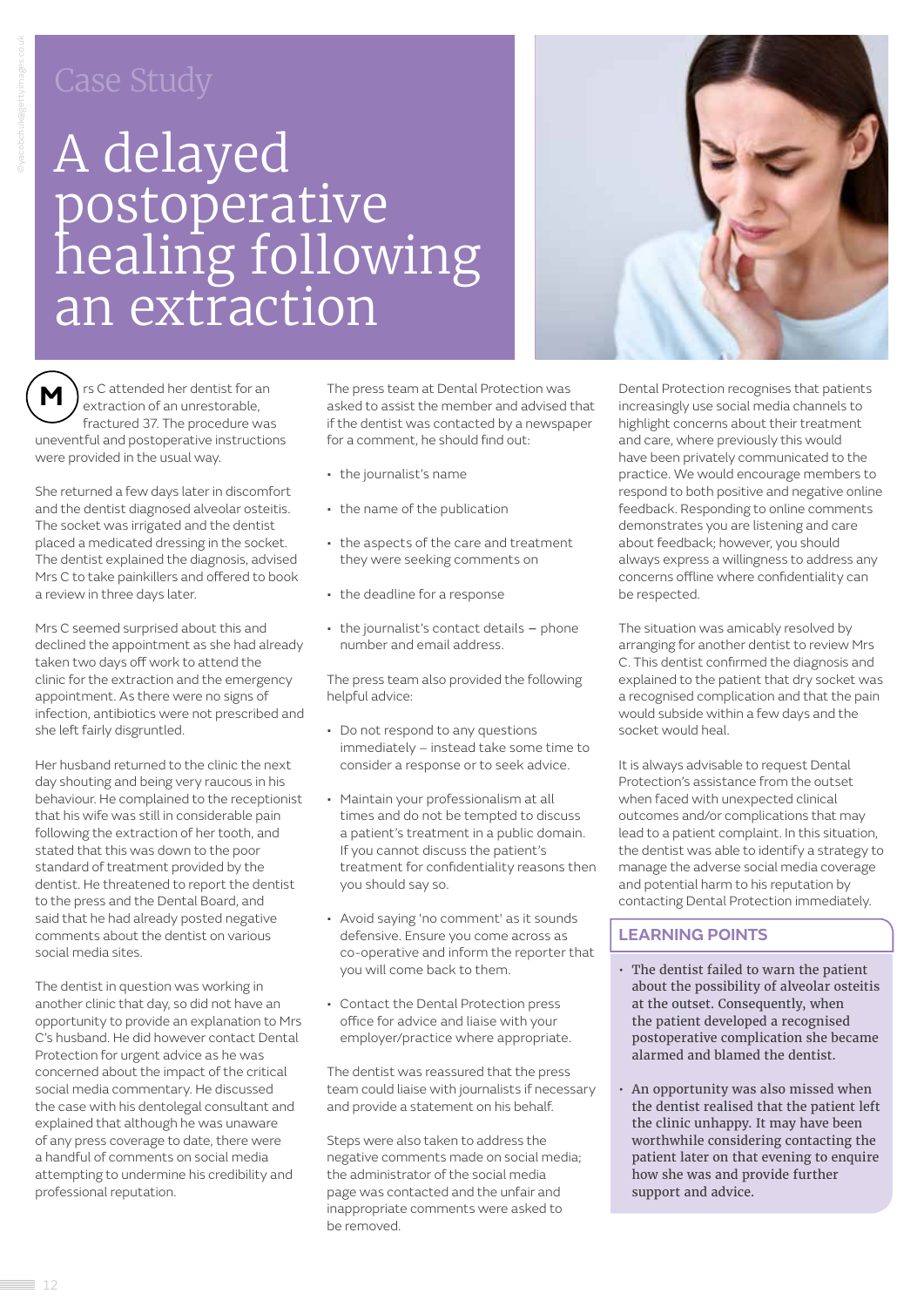#### Case Study

## Leaving a sour taste in the mouth

**A** ssociate dentists leave their current practice for a variety of reasons, and occasionally this can be due to a breakdown in communication and issues surrounding working relationships within the practice. When an associate leaves a practice on bad terms this can be the catalyst for a number of unexpected patient complaints. This scenario can be distressing and difficult to manage if there is no agreement with the practice owner in relation to how to manage post-treatment issues that would otherwise be addressed by the dentist had they remained at the practice.

It is common practice for an agreed sum of money to be withheld by the principal for an agreed period of time when an associate leaves a practice, to allow minor problems to be resolved.

#### CASE STUDY

The relationship between a principal and an associate had deteriorated to such an extent that the associate had left the practice.

The associate was clinically very competent and experienced, and had completed a number of challenging 'tooth wear' cases. One particular patient, Mr L, had been treated with composite build up restorations on numerous teeth to conservatively manage his tooth wear and the finished result was satisfactory. Whilst the associate's clinical records reflected the merits and limitations of composite resin versus porcelain restorations, there was no mention that further charges would apply for the maintenance and/or repair of these restorations. When Mr L required some fairly minimal general polishing of the composite restorations due to surface staining, he said he had not been informed that additional

charges would apply and did not expect the owner of the practice to charge him for this treatment.

Mr L resented being asked to pay for polishing the composites and raised the issue with the principal, who passed the complaint to his former associate. Although the associate had moved over 100 kilometres away, he offered to review the patient and provide the necessary treatment at no cost, but the patient was understandably unwilling to travel to see him.

This scenario was not an isolated example; it was a recurring story involving a number of patients who required similar maintenance work. Rather than completing this work as a gesture of goodwill to maintain the reputation of the practice, the principal encouraged every minor concern to develop into a complaint that required a formal response from the associate. The fact that the patients felt they were being charged an over-inflated cost for maintenance treatment by the principal only added to their dissatisfaction.

The associate contacted Dental Protection, and with the benefit of hindsight, realised that he had not made it clear to Mr L – or to the other patients – that ongoing maintenance would be chargeable. He recognised that there had been no clarity regarding what aspects of the treatment were covered by the original fee, and as a result, patients had unilaterally made some assumptions.

Dental Protection advised the associate to talk to the principal and to try and come to an agreement so as to avoid further incidents that could be harmful to both their reputations.



The associate and principal reached an agreement between them to cover the reasonable cost of post-treatment maintenance/polish appointments.

- This case study illustrates the importance of maintaining professional relationships and taking the time to agree how patient care can, and should, be handed over when a dentist leaves a practice.
- There should be a signed agreement that includes a clause regarding the retention of fees for remedial work when an associate leaves a practice. This avoids disputes and disagreements that may arise after the departure of an associate.
- When planning treatment that requires ongoing maintenance, clear explanations should be given to the patient and documented in the record. This should include an explicit statement as to what the initial fee includes and what charges may apply in the future. This should be set out clearly in writing for the patient and a copy retained in the records, so everyone knows what to expect.
- Financial disputes between the principal and an associate should be resolved between the two parties and not involve the patient.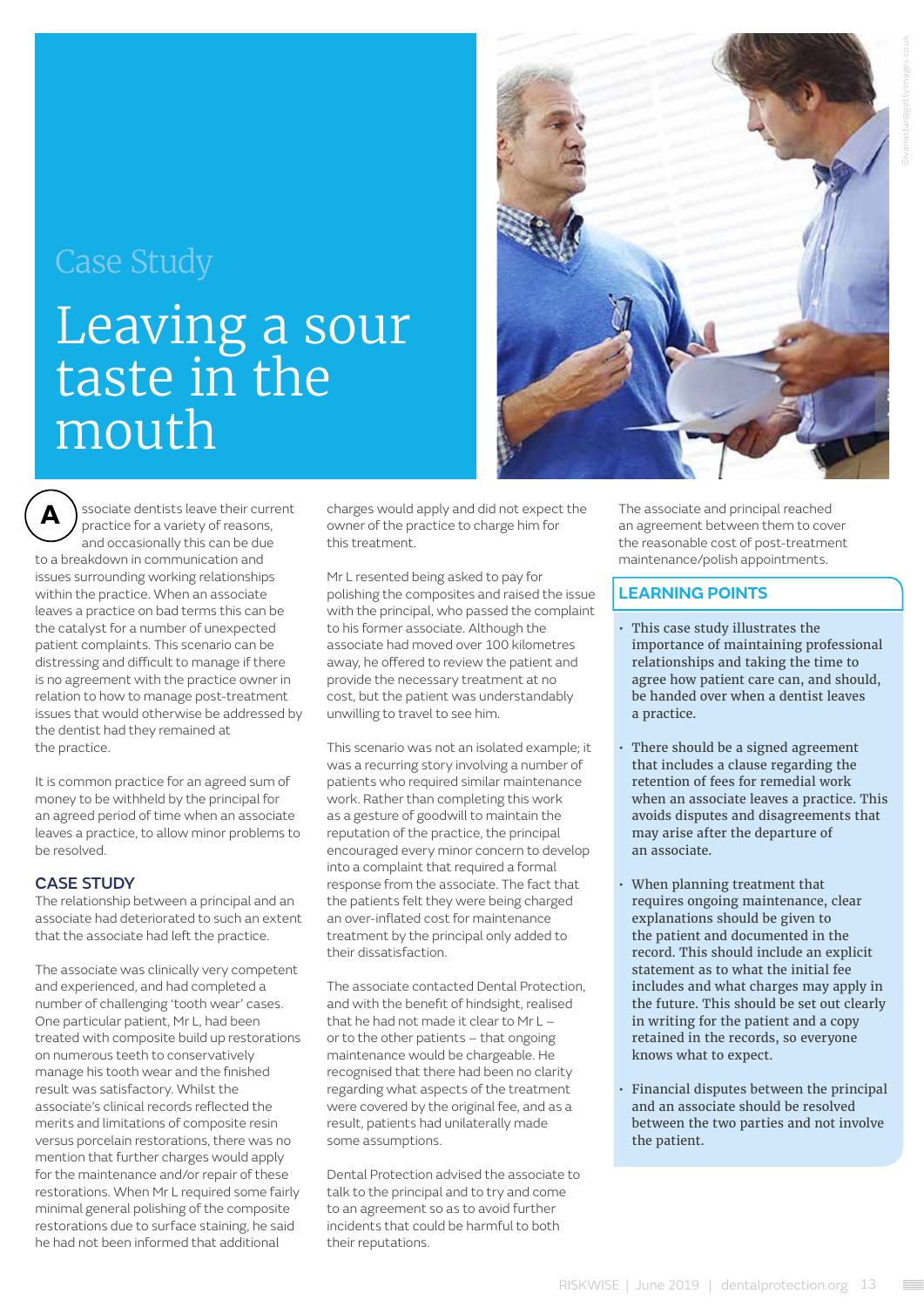## Case Study Protecting your reputation



dentist provided functional orthodontic treatment for a tenyear-old patient.

The treatment did not get off to a good start due to the patient failing to fully comply with advice and instructions on the requirement to wear the appliance.

The mother wished to discontinue treatment so she could seek care elsewhere for her child, in the hope they would have better success. The dentist thought he had resolved the situation amicably by providing a copy of the records to facilitate ongoing care and a full refund of fees.

*As well as the defamatory comments published on Google, the patient's mother also sent a number of threatening emails to the dentist.* 

The patient attended another practitioner and it became apparent that the patient's mother had posted a Google review about the first dentist, alleging he was a terrible dentist; that he caused harm to her and her son; and that his motivation was financial.

As well as the defamatory comments published on Google, the patient's mother also sent a number of threatening emails to the dentist.

The dentist worked in a small, close-knit community, and news of these harmful, critical reviews spread quickly and started to have a negative effect on the popularity of the practice.

Shortly after the dentist contacted Dental Protection, a barrister was instructed to assist. The barrister prepared a strongly worded letter to the mother to 'cease and desist' her actions, consequent to which the reviews were removed and the persistent, threatening emails stopped.

- Dental Protection is here to support you, and as we have the legal resources on hand to support members when it matters most, we can act quickly to advise and protect your professional reputation.
- Practices should remain vigilant and monitor any comments on websites and social media platforms and seek advice if they have the potential to damage the professional reputation of the practice.
- If you receive a request for clinical records, be aware of any latent and underlying concerns and try and resolve these within the practice. This is an example of risk containment.
- Whilst a refund of fees can prevent the escalation of a complaint, be aware that patients can seek redress in other ways, including commenting on their experience on websites.
- It is important that patients are fully informed of charges and fees but be aware that information about costs should be presented in a way that does not suggest to the patient that it has primacy over other discussions. This may lead to the perception that a dentist is interested only in the fee.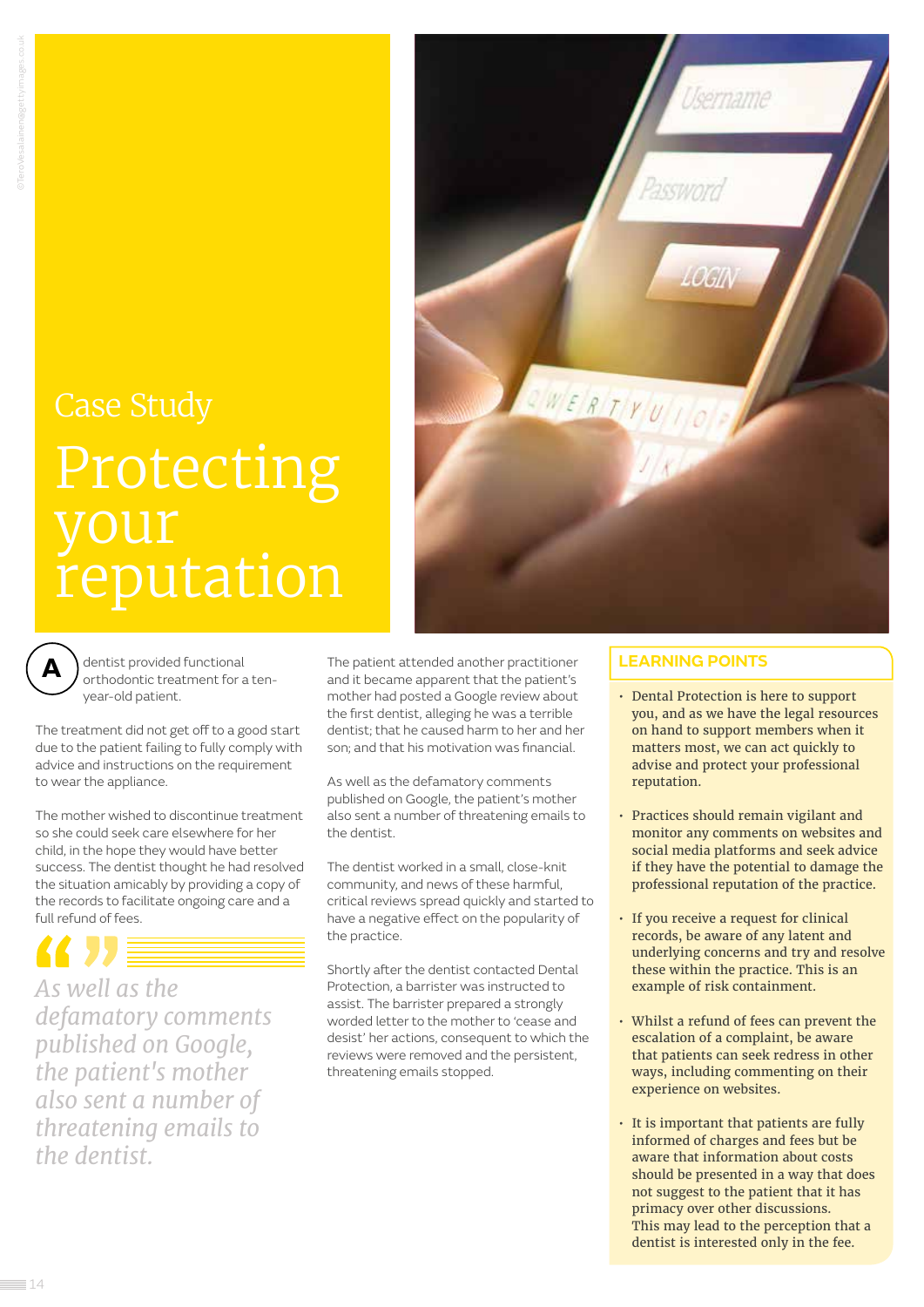## Case Study Short term orthodontics



**M**  iss N attended an examination appointment with a new dentist, unhappy with the appearance of her upper teeth. She informed the dentist that she'd had an assessment with an orthodontist a few years ago and was told fixed appliances were necessary. Miss N wanted a 'quick result' as she was getting married in six months and was aware the dentist provided a clear aligner treatment system. The dentist carried out some checks using the clear aligner system programme and informed her about the costs of the treatment, indicating a good result was possible within six months. Miss N was happy to proceed on this basis.

Treatment continued for four months, with Miss N becoming increasingly frustrated at each review by the lack of progress. The dentist queried whether she was wearing the aligners for the prescribed periods of time. Miss N reassured the dentist she was indeed wearing the aligners for the correct periods of time and was anxious to have the treatment finished due to her wedding drawing near. The dentist continued to reassure her and consulted with the clear aligner programme mentor who advised that additional aligners were now necessary.

The dentist relayed this to Miss N at the following review. Although she was extremely disappointed, she still wanted to continue treatment and accepted this would not be finished by the time of her wedding.

A further five months passed and it became apparent that the case was not progressing how Miss N had expected. She also began to experience occlusal problems and had developed an anterior open bite.

The dentist accepted that progress had been slow and offered to refer her to an orthodontist.

The orthodontist advised that due to Miss N's crowding and the skeletal profile, tooth extraction and fixed appliances were necessary in order to correct the treatment. The patient was extremely upset and complained in writing. She alleged that the dentist had misled and misinformed her at the time of the initial examination about the duration of the treatment to achieve the desired result. She requested the dentist refund the treatment fees and cover further costs to continue her care with the specialist orthodontist. Miss N indicated that she was prepared to escalate her complaint to the Dental Board or consider a claim for clinical negligence if she did not receive what she believed to be a fair and satisfactory outcome.

The dentist contacted Dental Protection for advice. A close scrutiny of the patient's clinical records indicated that these were insufficient and incomplete and therefore it could not be shown that an appropriate examination and subsequent diagnosis had been made, or that a suitable treatment plan had been formulated. As a result, the dentist would be vulnerable in the event of an escalation and further inquiry. The records suggested that treatment options *–* such as fixed appliances and/or referral to a specialist orthodontist *–* had not been discussed, which amounted to a failure in obtaining valid consent. A specialist orthodontic report concluded that due to Miss N's severe crowding, she would always have needed fixed orthodontic treatment to achieve a satisfactory outcome.

Although the treatment was initially an elective procedure, Miss N's occlusion was now unstable and further treatment was necessary. Dental Protection discussed with the member whether he would be prepared to refund the treatment costs in view of the patient's dissatisfaction, and he agreed.

With Dental Protection's advice and assistance a letter was sent to Miss N. It included an apology and the case was resolved by a refund of treatment fees and a contribution from Dental Protection towards the additional cost of further treatment with the specialist orthodontic consultant.

- Ensure all treatment options and any appropriate referrals - are offered to the patient, along with the advantages and disadvantages of each, in order to demonstrate a valid consent has been achieved.
- Be aware of your professional limitations and work within the limits of your competence.
- Assess each case carefully to avoid attempting treatment beyond your clinical capabilities, even if the patient demands it.
- Do not agree to unrealistic or impracticable treatment times.